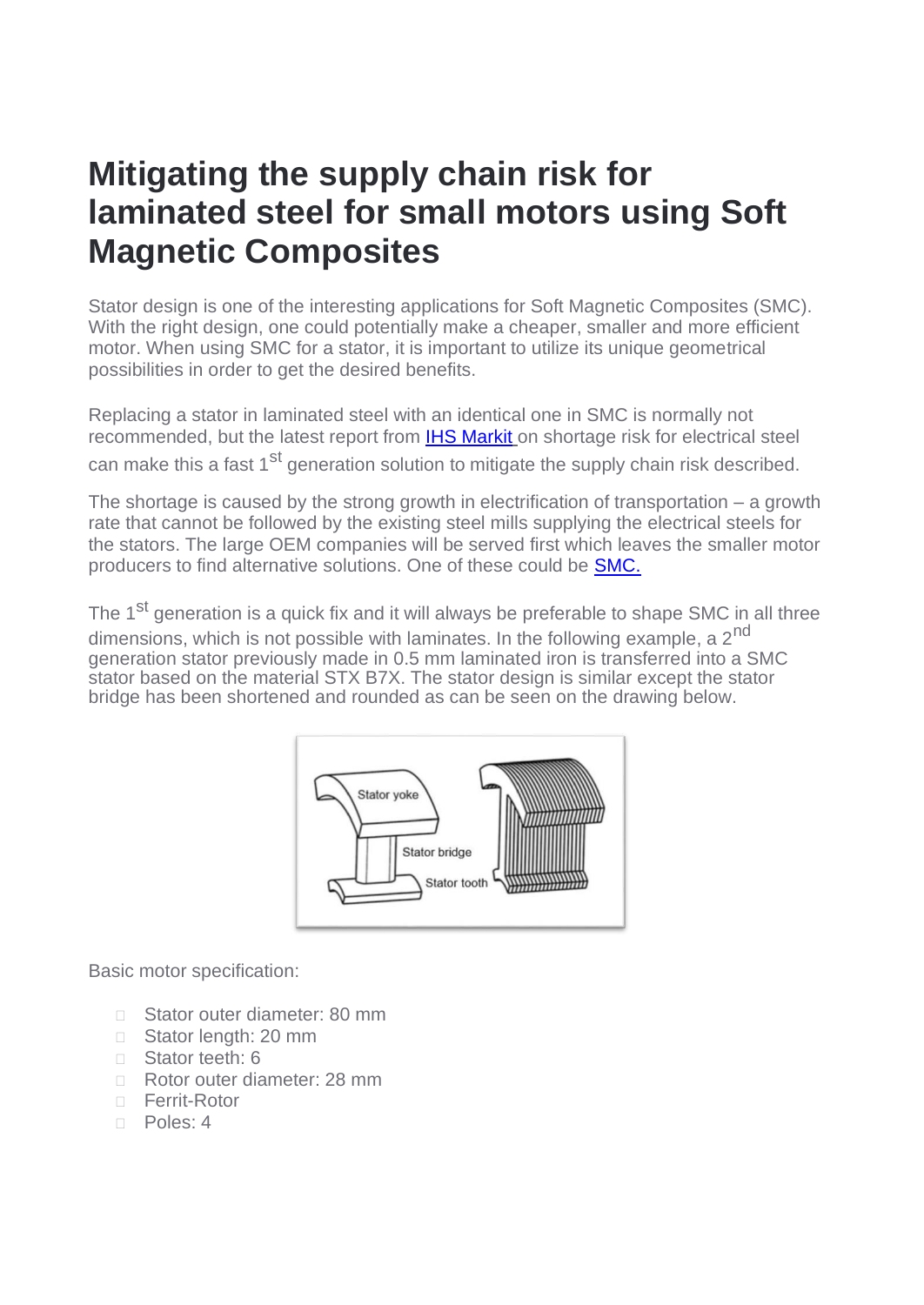## **Losses**

By utilizing the optimized shape, it is possible to use less copper while maintaining the same number of windings.



If we look at the figure above, it is evident that the iron loss will be slightly higher for SMC compared to laminated iron, but the copper loss is significantly lower when using the optimized SMC shape. The outcome is a lower combined iron and copper loss resulting in a more efficient motor. It should be noted that the motor has injection molded ferrite magnets in the rotor, therefore the flux density in the stator is very low. The motor can also be optimized for lower loss and weight in the case with the laminated design.

### **Weight reduction**

By changing the original design with laminated steel into the SMC version with a reduced height of the bridge the stator weight itself will be reduced from 242 gram to 203 gram.

Decreasing the length of the copper winding also has a cost saving aspect.

#### *The total copper weight of the stator:*

- □ Laminated version: 172.5 g
- □ SMC-version: 115.8 g

In this case the copper weight is reduced by more than 30%, thereby lowering the material cost.